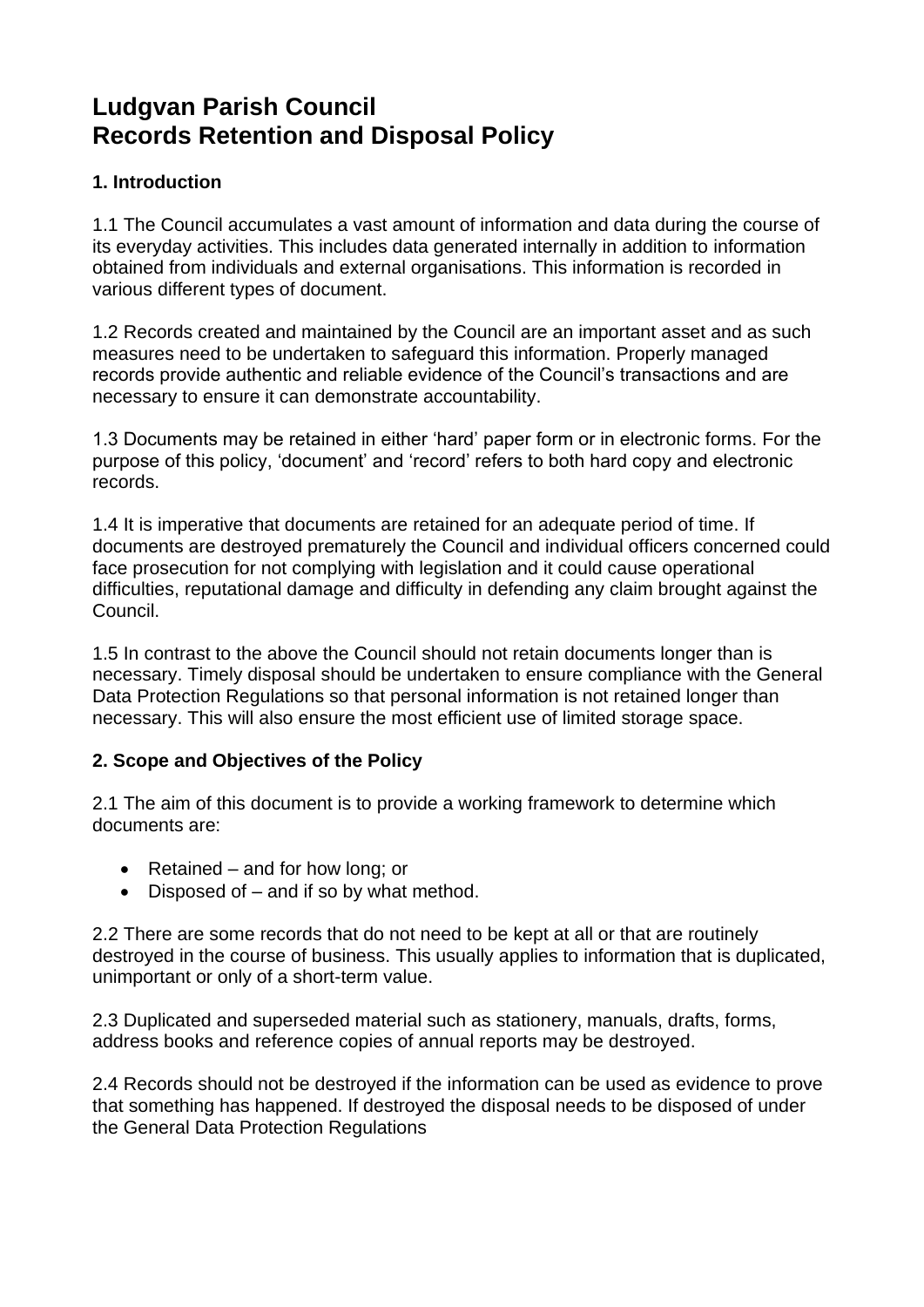## **3. Roles and Responsibilities for Document Retention and Disposal**

3.1 Councils are responsible for determining whether to retain or dispose of documents and should undertake a review of documentation at least on an annual basis to ensure that any unnecessary documentation being held is disposed of under the General Data Protection Regulations.

3.2 Councils should ensure that all employees are aware of the retention/disposal schedule.

3.3 The person with responsibility for the implementation of this policy is the clerk to the parish council, who is required to manage the council's records in such a way as to ensure compliance with this policy.

3.4 Councillors are responsible for reviewing this policy annually, and for handling data in the appropriate way, in adherence to this policy, the Privacy Notice and the Members' Code of Conduct.

#### **4. Document Retention Protocol**

4.1 Councils should have in place an adequate system for documenting the activities of their service. This system should take into account the legislative and regulatory environments to which they work.

4.2 Records of each activity should be complete and accurate enough to allow employees and their successors to undertake appropriate actions in the context of their responsibilities to:

- Facilitate an audit or examination of the business by anyone so authorised.
- Protect the legal and other rights of the Council, its clients and any other persons affected by its actions.
- Verify individual consent to record, manage and record disposal of their personal data.
- Provide authenticity of the records so that the evidence derived from them is shown to be credible and authoritative.

4.3 To facilitate this the following principles should be adopted:

- Records created and maintained should be arranged in a record-keeping system that will enable quick and easy retrieval of information under the General Data Protection Regulations
- Documents that are no longer required for operational purposes but need retaining should be suitably archived.

4.4 The retention schedules in Appendix A: List of Documents for Retention or Disposal provide guidance on the recommended minimum retention periods for specific classes of documents and records.

4.5 Whenever there is a possibility of litigation, the records and information that are likely to be affected should not be amended or disposed of until the threat of litigation has been removed.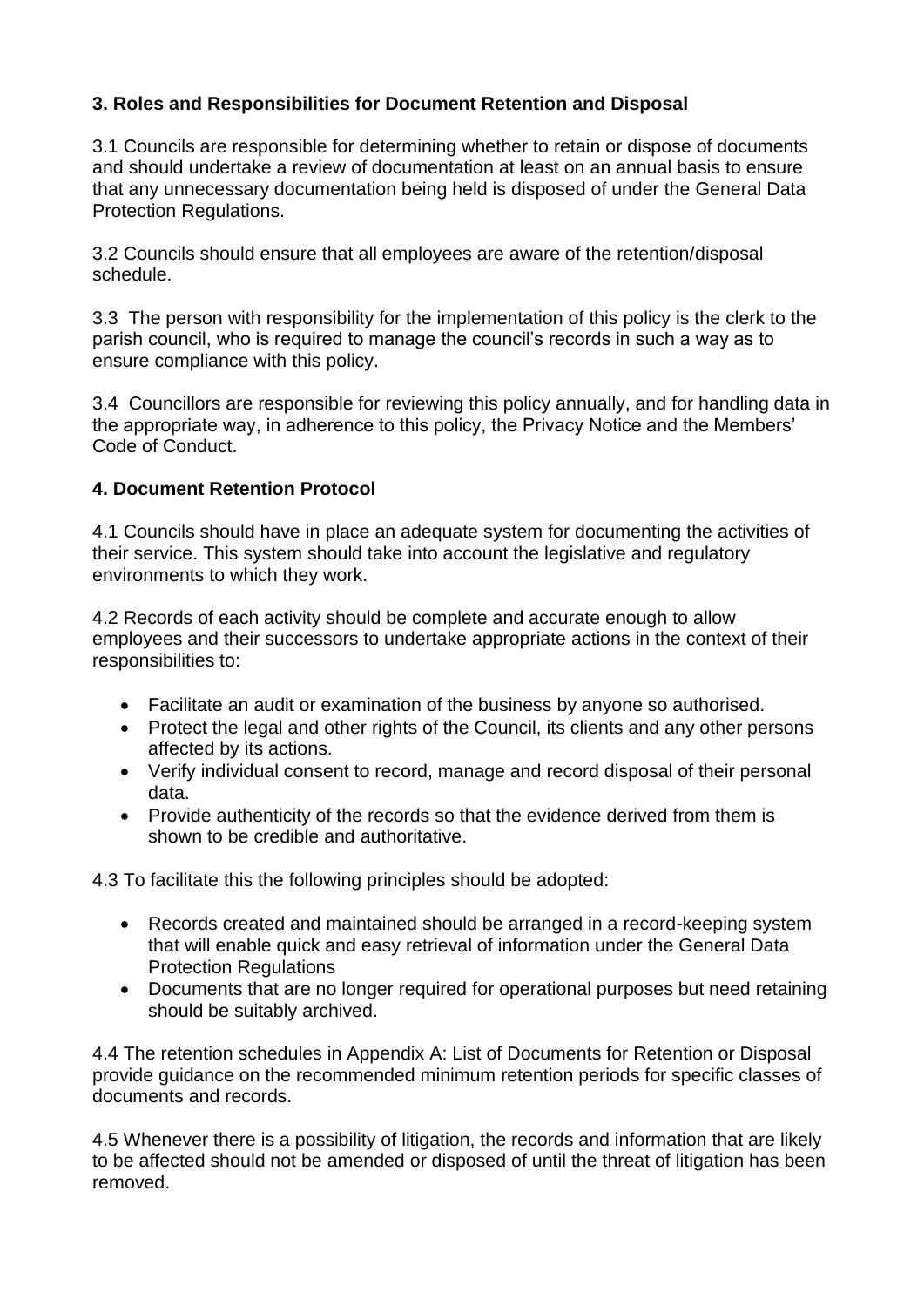## **5. Document Disposal Protocol**

5.1 Documents should only be disposed of if reviewed in accordance with the following:

- Is retention required to fulfil statutory or other regulatory requirements?
- Is retention required to meet the operational needs of the service?
- Is retention required to evidence events in the case of dispute?
- Is retention required because the document or record is of historic interest or intrinsic value?

5.2 When documents are scheduled for disposal the method of disposal should be appropriate to the nature and sensitivity of the documents concerned.

5.3 Documents can be disposed of by any of the following methods:

- Non-confidential records: place in waste paper bin for disposal/recycling
- Confidential records or records giving personal information: shred documents.
- Deletion of computer records.
- Archiving in a suitable and secure place and manner.

5.4 The following principles should be followed when disposing of records:

All records containing personal or confidential information should be destroyed at the end of the retention period. Failure to do so could lead to the Council being prosecuted under the General Data Protection Regulations, the Freedom of Information Act or cause reputational damage.

- Where computer records are deleted steps should be taken to ensure that data is 'virtually impossible to retrieve' as advised by the Information Commissioner.
- Where documents are of historical interest it may be appropriate that they are archived in a suitable and secure place and manner.
- Back-up copies of documents should also be destroyed (including electronic or photographed documents unless specific provisions exist for their disposal).

5.5 Where appropriate, records should be maintained of appropriate disposals. These records should contain the following information:

- The name of the document destroyed.
- The date the document was destroyed.
- The method of disposal.

## **6. Data Protection Act 1998 – Obligation to Dispose of Certain Data**

6.1 The Data Protection Act 1998 ('Fifth Principle') requires that personal information must not be retained longer than is necessary for the purpose for which it was originally obtained. Section 1 of the Data Protection Act defines personal information as:

Data that relates to a living individual who can be identified:

a) from the data, or

b) from those data and other information which is in the possession of, or is likely to come into the possession of, the data controller.